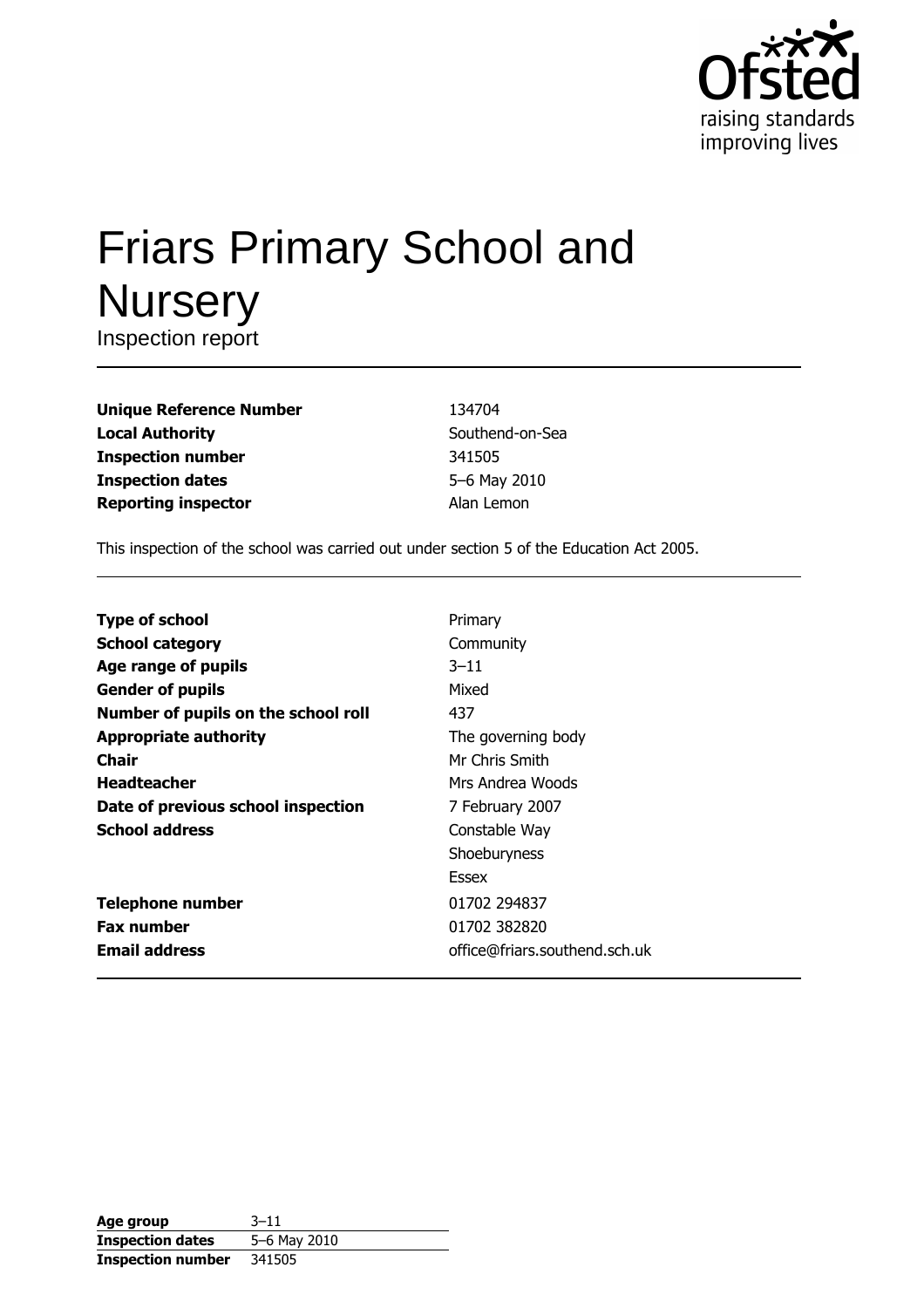The Office for Standards in Education, Children's Services and Skills (Ofsted) regulates and inspects to achieve excellence in the care of children and young people, and in education and skills for learners of all ages. It regulates and inspects childcare and children's social care, and inspects the Children and Family Court Advisory Support Service (Cafcass), schools, colleges, initial teacher training, work-based learning and skills training, adult and community learning, and education and training in prisons and other secure establishments. It rates council children's services, and inspects services for looked after children, safequarding and child protection.

Further copies of this report are obtainable from the school. Under the Education Act 2005, the school must provide a copy of this report free of charge to certain categories of people. A charge not exceeding the full cost of reproduction may be made for any other copies supplied.

If you would like a copy of this document in a different format, such as large print or Braille, please telephone 08456 404045, or email enquiries@ofsted.gov.uk.

You may copy all or parts of this document for non-commercial educational purposes, as long as you give details of the source and date of publication and do not alter the documentation in any way.

Royal Exchange Buildings St Ann's Square Manchester M2 7LA T: 08456 404045 Textphone: 0161 618 8524 E: enquiries@ofsted.gov.uk W: www.ofsted.gov.uk © Crown copyright 2010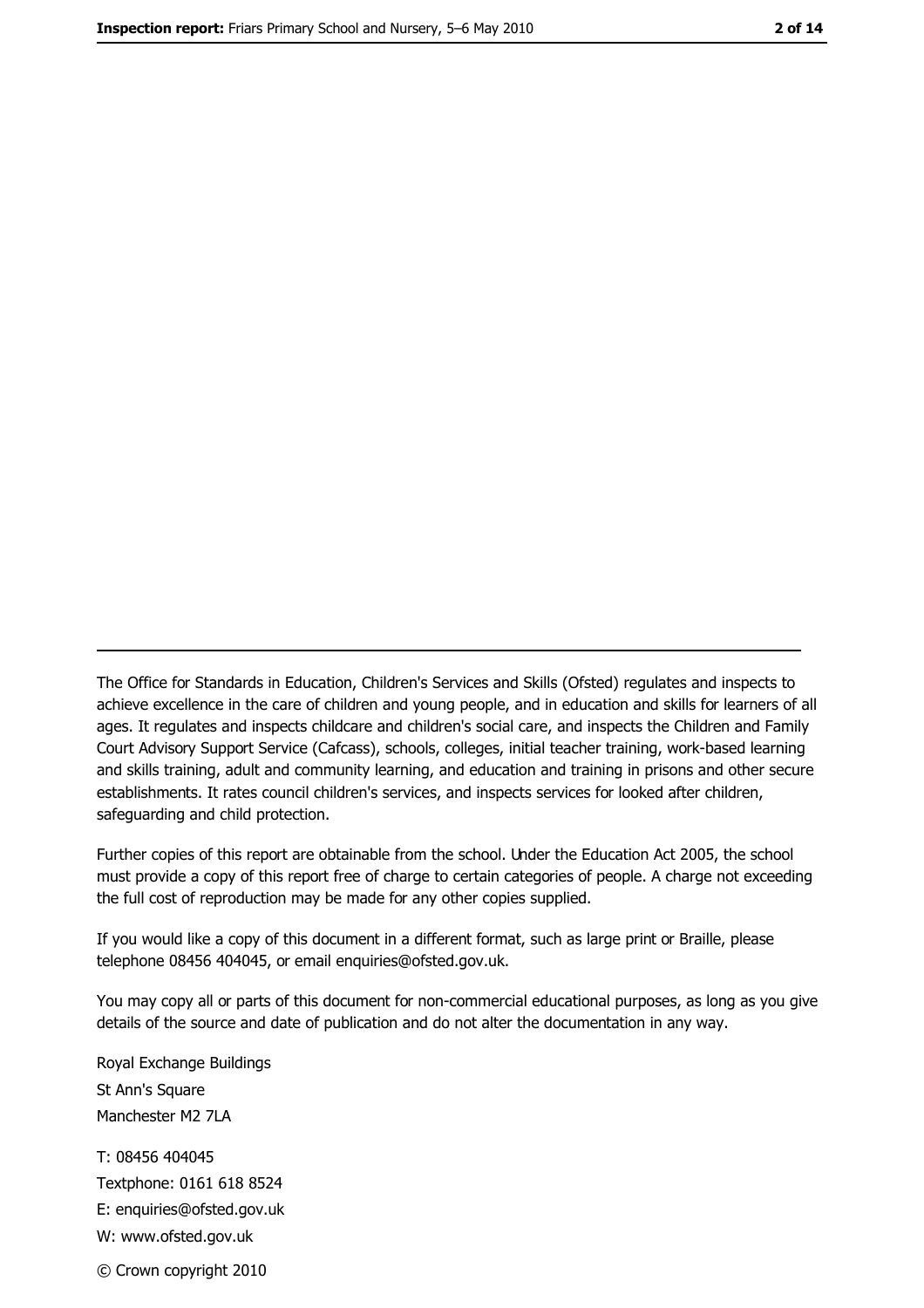# **Introduction**

This inspection was carried out by four additional inspectors. Twenty-one lessons were observed, which involved twelve teachers being seen teaching. Meetings were held with pupils, governors and staff. Inspectors observed the school's work, and looked at a range of school documentation, which included the self-evaluation form, data on pupils' performance, the local authority's external review of the school and safeguarding policy and procedures. One hundred and one parental questionnaires were scrutinised.

The inspection team reviewed many aspects of the school's work. It looked in detail at the following:

- the extent to which standards are rising and all pupils are making progress  $\blacksquare$
- if teaching and the curriculum motivate and engage pupils in learning  $\blacksquare$
- whether leadership succeeds in setting high expectations and driving improvement.  $\blacksquare$

# Information about the school

The school is much larger than average and the great majority of pupils are White British. The proportion of pupils known to be eligible for free school meals is well above the national average. A significant proportion of pupils enter or leave school other than at the usual time. The proportion of pupils who have special educational needs and/or disabilities is average. A new headteacher was appointed in September 2009 at which time the school had a substantial budget deficit.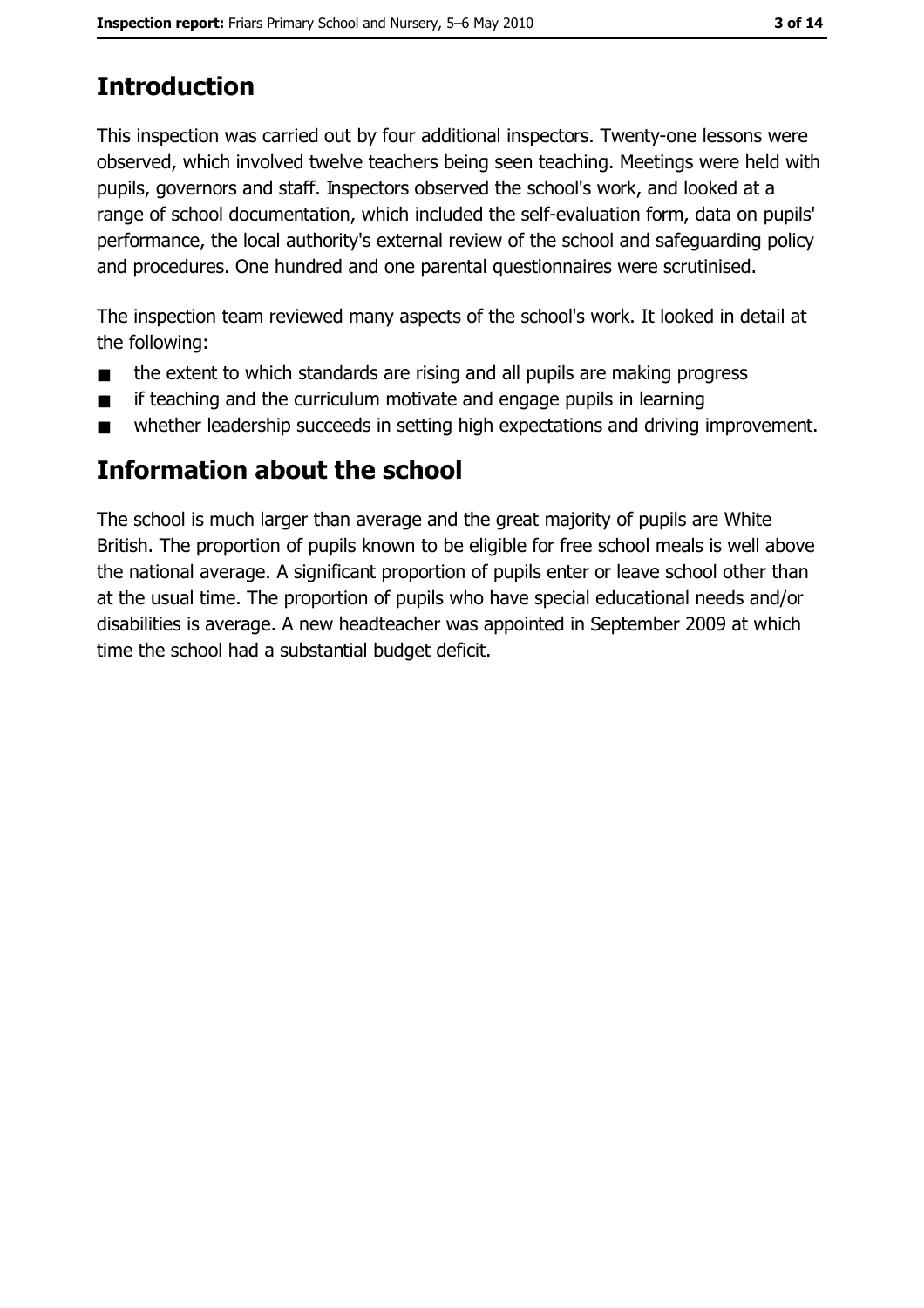# **Inspection judgements**

## Overall effectiveness: how good is the school?

## The school's capacity for sustained improvement

## **Main findings**

This is a satisfactory and improving school. When the headteacher took over in September 2009, she set out a clear agenda for improvement aimed at pupils achieving higher standards in their work and this has been successful. School self-evaluation is comprehensive and accurate. The completion of a full review of the school before Christmas 2009 has informed a thorough development plan, which has driven improvement. The headteacher has raised expectations and the pace of ensuing development has been brisk. This has created a good capacity for sustained improvement. Governors' access to information about the school's performance and their partnership with the school has been strengthened. As a result, they have acted decisively to make a sharp reduction in expenditure and begin removing the budget deficit.

Staff have benefited enormously from the headteacher's clear direction and ambition. The quality of teaching has improved because of the rigorous monitoring of lessons, which has given teachers targets to achieve; they have responded to these positively. The use of data in planning lessons has been strengthened considerably and this is now integral to setting challenging work for every pupil. The quality of learning is being strengthened by an increasingly intensive use of assessment and creative approaches to learning. A number of teachers are skilled in supporting pupils in evaluating their own and each other's work, which proves to be a great help for them to focus on their progress and bring about improvement. Common to all lessons are opportunities for pupils to work together on tasks in small groups. However, not all pupils are accustomed to this way of working and without close supervision some find it difficult to concentrate; they stop working effectively and this slows their progress. In Nursery and Reception, children make good progress in most areas of learning and join Year 1 at the level expected. However, as a result of too few opportunities in Reception, children's progress in communication, language and literacy, and in calculation, is satisfactory, but not as good as in other areas of learning. Assessment in the Early Years Foundation Stage is improving but at this time it is not always used to ensure children's work and activities are challenging.

Standards, which are broadly average, are higher now than results showed in a number of previous years. While the school is on track to maintain average standards, as evidenced in its progress towards challenging but realistic targets, it is too early for it yet to have established a clear trend of acceptable results. The curriculum has had a thorough review: it meets pupils' needs well and supports their enjoyment of learning. Current planning of work and activities provides a good amount of breadth and consistency in learning from one year to the next. It also offers pupils a good insight

| 3 |
|---|
|   |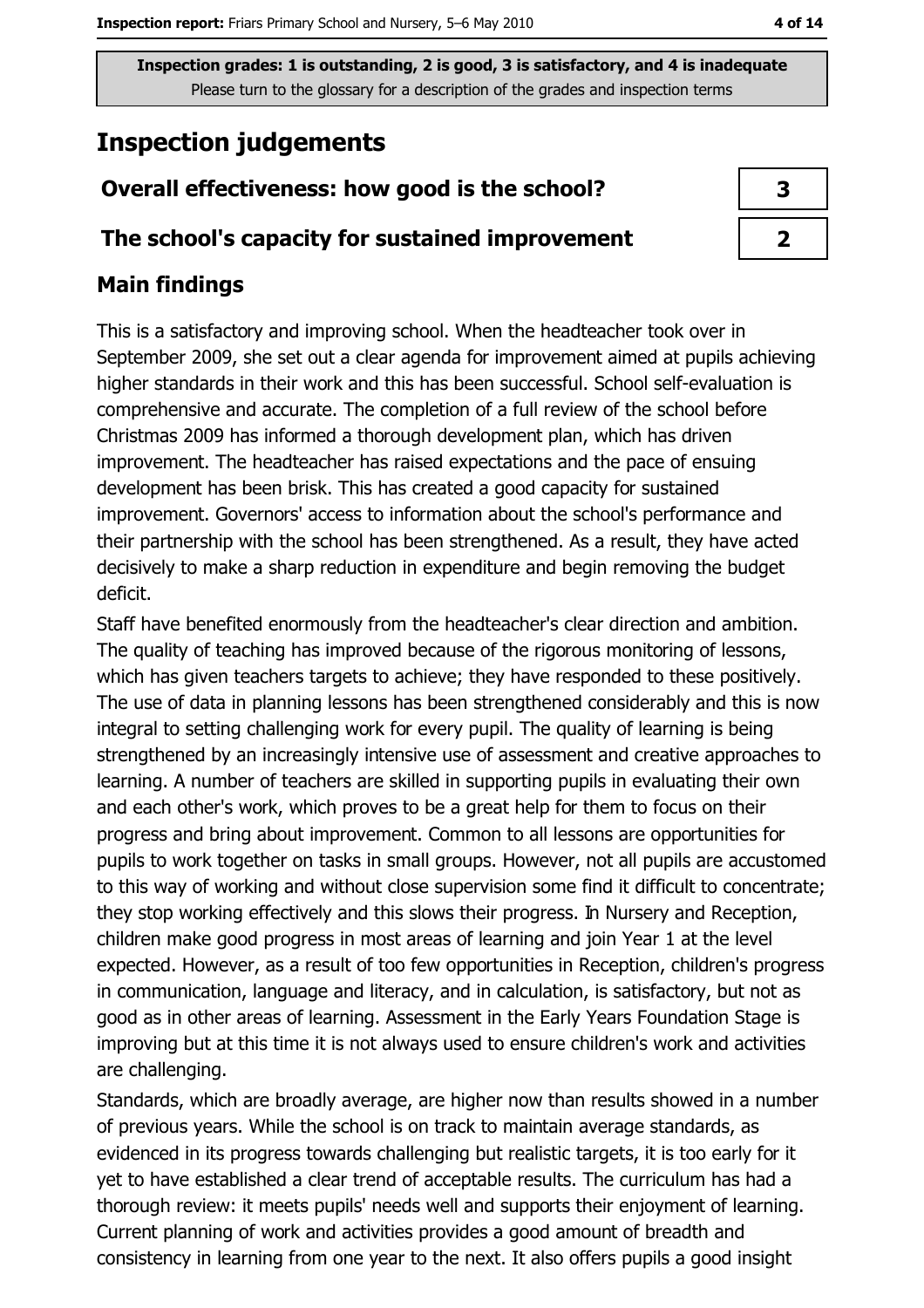into the diversity of cultures and encourages their commitment to racial equality, fostering their spiritual, moral, social and cultural development. Outstanding care, quidance and support are particularly effective because of the impact of the support for pupils and their families and for pupils in vulnerable circumstances. The school manages a good engagement with parents and carers, and has developed the exceptionally strong partnerships that enable it to care for pupils as well as it does.

## What does the school need to do to improve further?

- Improve the provision in the Early Years Foundation Stage by:  $\blacksquare$ 
	- strengthening assessment and its use to ensure children's activities always challenge them
	- creating more well
	- -planned opportunities for children in Reception to learn communication, language and literacy, and calculation skills.
- Develop the quality of learning by ensuring that pupils work together more effectively.
	- About 40% of the schools whose overall effectiveness is judged satisfactory may receive a monitoring visit by an Ofsted inspector before their next section 5 inspection.

## **Outcomes for individuals and groups of pupils**

Pupils are easily motivated, well engaged, enjoy their work and achieve satisfactorily. They respond positively in lessons to teachers' raised expectations and are increasing their rate of progress. This is preparing them soundly for secondary education. The frequent opportunities for them to evaluate their own and others' work in lessons often provides a real incentive to make progress. While pupils' progress is currently ensuring that standards are rising, their progress over time has suffered from underachievement in previous years in English, mathematics and science. Attainment is now broadly average, whereas in the previous few years it had been significantly below average at the end of both Year 2 and Year 6. The tracking of progress is rigorous and teachers have been helped to use data effectively in planning lessons. There is no significant difference in the current achievement of boys and girls and the gap in their performance in all subjects in 2009 has now been greatly narrowed. Pupils with special educational needs and/or disabilities are well supported in teachers' plans and by teaching assistants in lessons so that they make the same progress as other pupils.

Pupils' good behaviour contributes to them feeling safe and they gain further re-assurance from the school's anti-bullying measures and the constant support of staff. They do not feel bullying is a feature of their life in school. Pupils develop a healthy lifestyle from the many opportunities to take part in sports and the school's encouragement of healthy eating. Pupils are actively involved in the life of the school through their school council, as playground leaders, becoming prefects and by older

 $\overline{\mathbf{3}}$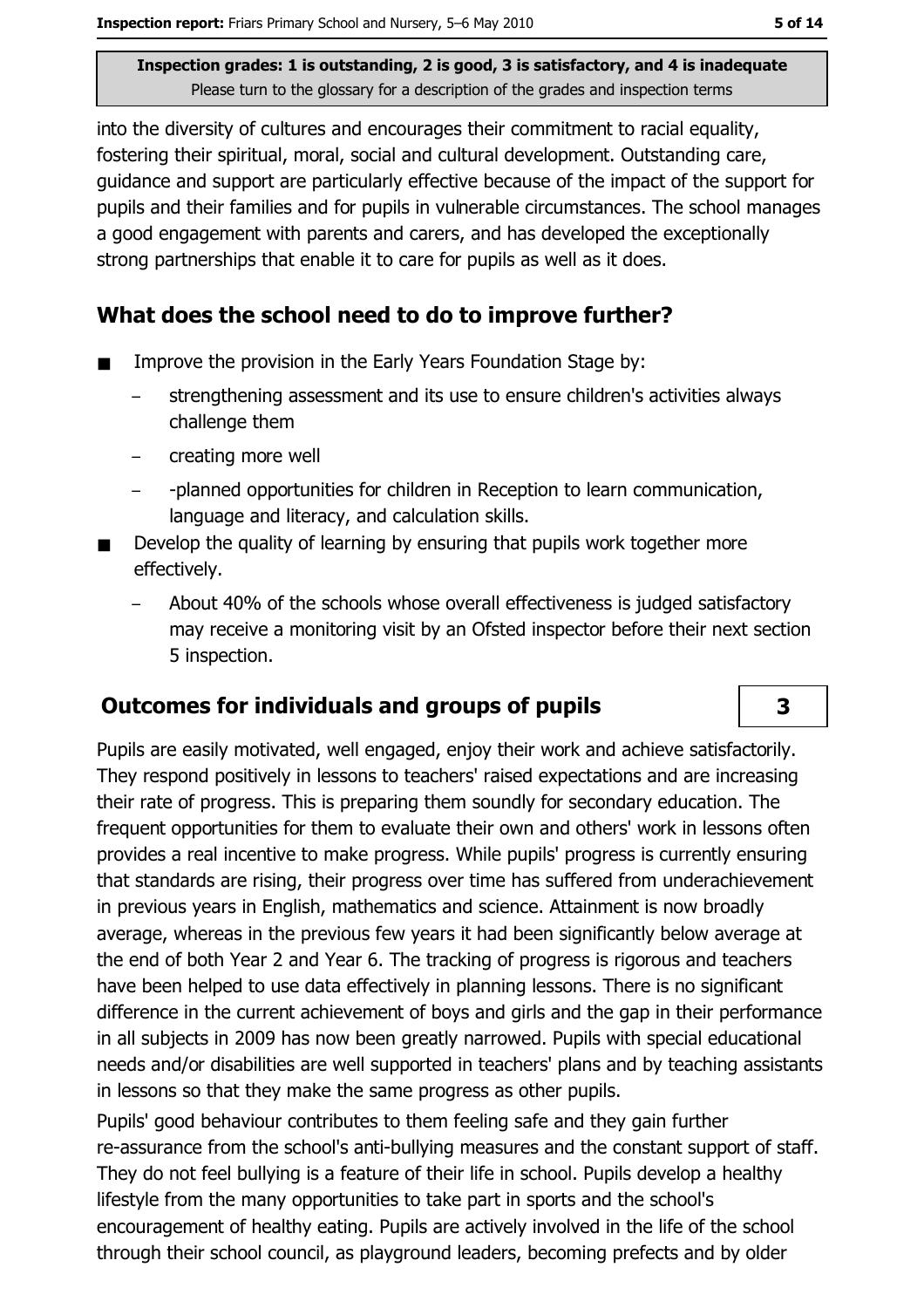pupils helping younger ones to learn and enjoy reading. They work to raise the school's profile in the community, such as taking part in the harvest festival, school choir performances and by raising money for good causes.

These are the grades for pupils' outcomes

| Pupils' achievement and the extent to which they enjoy their learning<br>Taking into account:                             | З                       |  |
|---------------------------------------------------------------------------------------------------------------------------|-------------------------|--|
| Pupils' attainment <sup>1</sup>                                                                                           | 3                       |  |
| The quality of pupils' learning and their progress                                                                        | 3                       |  |
| The quality of learning for pupils with special educational needs and/or<br>disabilities and their progress               | 3                       |  |
| The extent to which pupils feel safe                                                                                      | $\mathbf{2}$            |  |
| <b>Pupils' behaviour</b>                                                                                                  | $\mathbf{2}$            |  |
| The extent to which pupils adopt healthy lifestyles                                                                       | $\overline{\mathbf{2}}$ |  |
| The extent to which pupils contribute to the school and wider community                                                   |                         |  |
| The extent to which pupils develop workplace and other skills that will<br>contribute to their future economic well-being |                         |  |
| Taking into account:                                                                                                      | 3                       |  |
| Pupils' attendance <sup>1</sup>                                                                                           |                         |  |
| The extent of pupils' spiritual, moral, social and cultural development                                                   | 2                       |  |

# How effective is the provision?

Recent improvement in teaching and the use of assessment has all but eliminated a significant amount of inadequate teaching observed in a review undertaken by the local authority last year. Assessment is used systematically and focuses teaching on raising standards so that all pupils making steady progress. The work set in lessons challenges each pupil's capabilities. Teachers are developing their approaches for promoting learning and, where these are embedded, they have strengthened teaching. Expectations are often high and the pace of learning is usually good. A common and often good feature of lessons is the opportunity for pupils to work on the task together in small groups. Mostly this aids learning but sometimes groups are left for too long on their own: when this happens, pupils lose concentration and stop working effectively. A substantial review of the breadth and balance of the curriculum has introduced

The grades for attainment and attendance are: 1 is high; 2 is above average; 3 is broadly average; and 4 is low.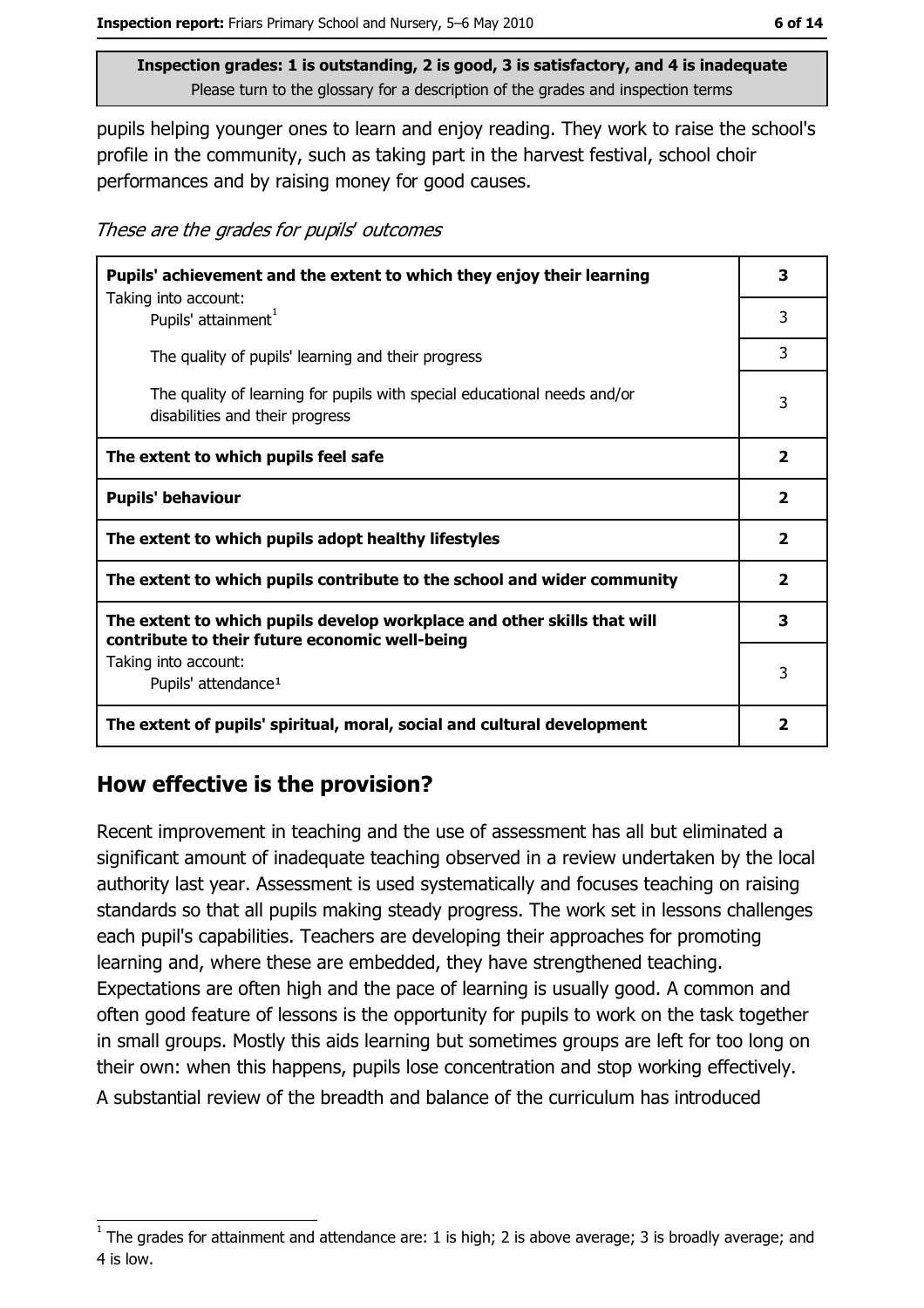changes which strengthen the provision in English and mathematics and promote literacy and numeracy skills across pupils' work and activities. The curriculum retains all of the qualities that give it interest and relevance for pupils. Departures from routines in occasional themed weeks focusing, for example, on exploring mathematics and multi-cultural education, ensure learning stays stimulating and enjoyable. The curriculum is enriched by educational trips, visitors in school and residential experience. There is also on offer a good variety of club activities and sports.

Extremely effective teamwork in school focuses sharply on providing care, guidance and support for pupils. Together, the deputy headteacher, special educational needs co-ordinator, home/school liaison worker and learning mentor give a strong lead to ensuring a high level of response to pupils' needs and support for families. Staff manage pupils' behaviour well and the school takes effective steps to improve attendance. An excellent partnership exists with many outside agencies which bring together, in a very well co-ordinated way, expert advice and support for pupils and their families. Partnership has enabled the transfer of skills to school staff which helps them identify and support pupils in vulnerable circumstances.

#### These are the grades for the quality of provision

| The quality of teaching                                                                                    |   |
|------------------------------------------------------------------------------------------------------------|---|
| Taking into account:<br>The use of assessment to support learning                                          |   |
| The extent to which the curriculum meets pupils' needs, including, where<br>relevant, through partnerships | כ |
| The effectiveness of care, guidance and support                                                            |   |

# How effective are leadership and management?

The headteacher has tackled low standards resolutely and with success. Monitoring and evaluation by senior leaders are rigorous in identifying the school's strengths and weaknesses and setting challenging targets. Since the headteacher's arrival, the school has been busy with training and developments, which have been directed effectively through detailed improvement planning. This has been well received by staff and they have responded with a shared sense of purpose, especially in regard to strengthening teaching and assessment, and meeting targets. Teachers' use of information from the tracking of pupils' progress has improved significantly. This is raising standards and reinforces the school's promotion of equality of opportunity.

The governing body is beginning to play a decisive role in supporting and challenging the school. They have put a good plan in place for removing the budget deficit, agreeing with the headteacher a number of savings that do not have a significant impact on school improvement.

Outstanding leadership of care, quidance and support has strengthened the school, particularly through the excellent partnerships with other schools and outside agencies,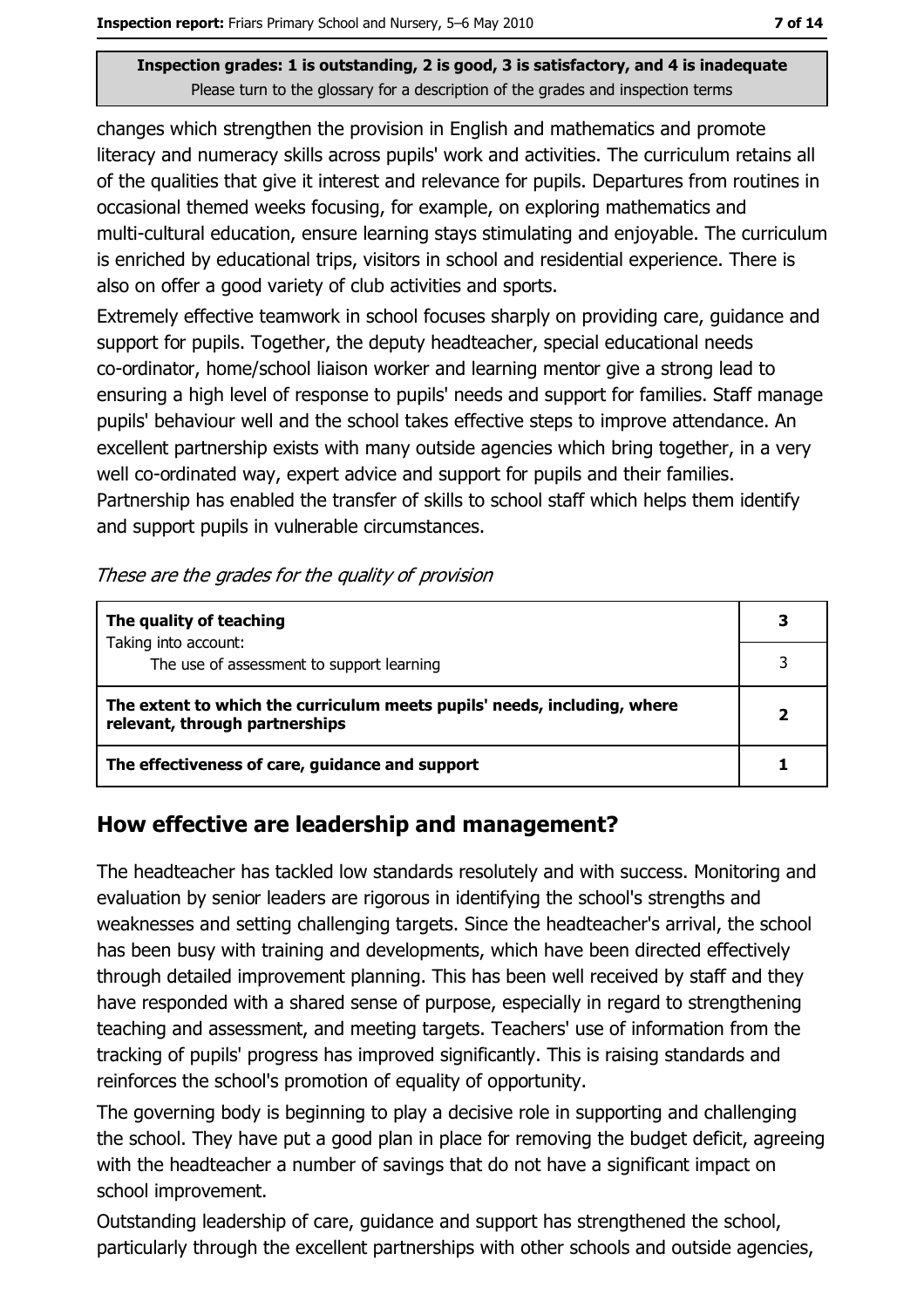and the close involvement developed with parents and carers. This has also has ensured all aspects of safeguarding pupils are in place and managed rigorously. All of the strengths linked to provision for care, guidance and support mean that the school is promoting community cohesion well in the school and locally but not yet in a wider context as part of a planned strategy.

|  |  | These are the grades for leadership and management |  |  |
|--|--|----------------------------------------------------|--|--|
|  |  |                                                    |  |  |

| The effectiveness of leadership and management in embedding ambition and<br>driving improvement                                                                     | 2                       |
|---------------------------------------------------------------------------------------------------------------------------------------------------------------------|-------------------------|
| Taking into account:<br>The leadership and management of teaching and learning                                                                                      | 2                       |
| The effectiveness of the governing body in challenging and supporting the<br>school so that weaknesses are tackled decisively and statutory responsibilities<br>met | 3                       |
| The effectiveness of the school's engagement with parents and carers                                                                                                | $\overline{\mathbf{2}}$ |
| The effectiveness of partnerships in promoting learning and well-being                                                                                              | 1                       |
| The effectiveness with which the school promotes equality of opportunity and<br>tackles discrimination                                                              | з                       |
| The effectiveness of safeguarding procedures                                                                                                                        | $\overline{\mathbf{2}}$ |
| The effectiveness with which the school promotes community cohesion                                                                                                 | 3                       |
| The effectiveness with which the school deploys resources to achieve<br>value for money                                                                             | 3                       |

# **Early Years Foundation Stage**

Nursery and Reception children enjoy the wide variety of play and activities indoors and outside. They have good opportunities to move freely between areas, which helps them make good progress in most areas of learning in the Early Years Foundation Stage curriculum. They improve their knowledge and understanding of the world through listening to stories and developing ideas from them, such as finding out what real bears are like. Construction, painting and role-playing enables creative development and very good equipment, such as climbing frames and bicycles encourage physical development. Children's opportunities to acquire communication, language and literacy skills are good in the Nursery but satisfactory in Reception, where they are less well developed because there is sometimes a lack of challenge in these activities.

Leadership and management are satisfactory. Assessment is in place but its use is not rigorous enough to ensure all activities are well planned and challenging. Parents' involvement is encouraged and many come into school to support children's learning. The excellent work done by the school in care, support and guidance also results in effective work with some families. The procedures promoting children's welfare and safety are well managed.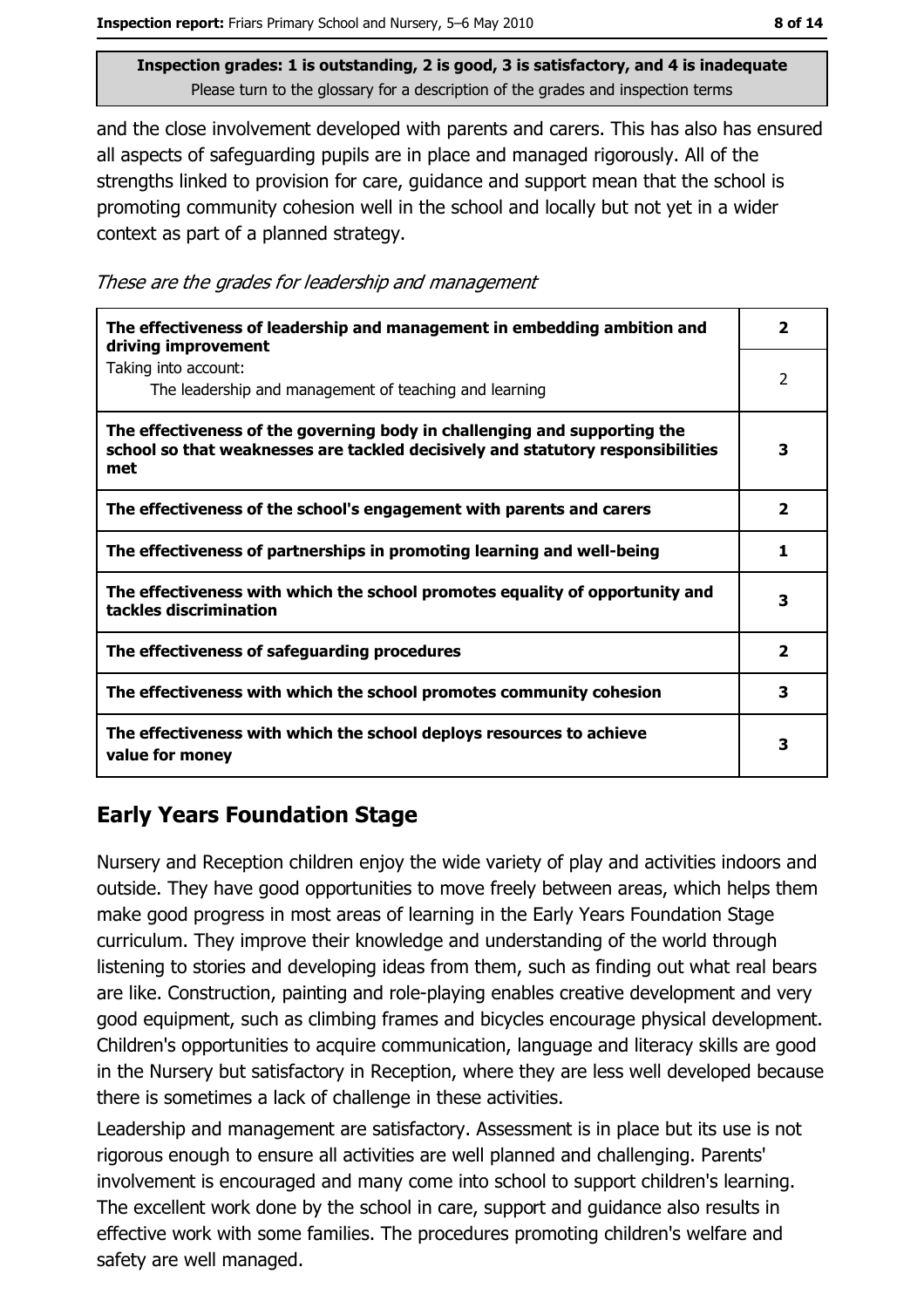These are the grades for the Early Years Foundation Stage

| <b>Overall effectiveness of the Early Years Foundation Stage</b>                             | З |
|----------------------------------------------------------------------------------------------|---|
| Taking into account:<br>Outcomes for children in the Early Years Foundation Stage            |   |
| The quality of provision in the Early Years Foundation Stage                                 |   |
| The effectiveness of leadership and management of the Early Years<br><b>Foundation Stage</b> | 3 |

#### **Views of parents and carers**

A small minority of parents returned completed questionnaires. The great majority of these parents totally agree that their child enjoys school, is kept safe and is helped to have a healthy life style. They also totally agree that teaching is good and the school is led and managed effectively. In all of these respects, inspectors uphold parents' views. A few of the parents who returned questionnaires had some reservations about whether the school keeps them informed about their child's progress, the extent to which the school helps them to support their child's learning and how well it takes account of their suggestions and concerns. However, inspectors found that engagement with parents is good. A few parents also think that the school does not deal with unacceptable behaviour effectively. Inspectors found that staff managed pupils' behaviour well and that behaviour was good as a result.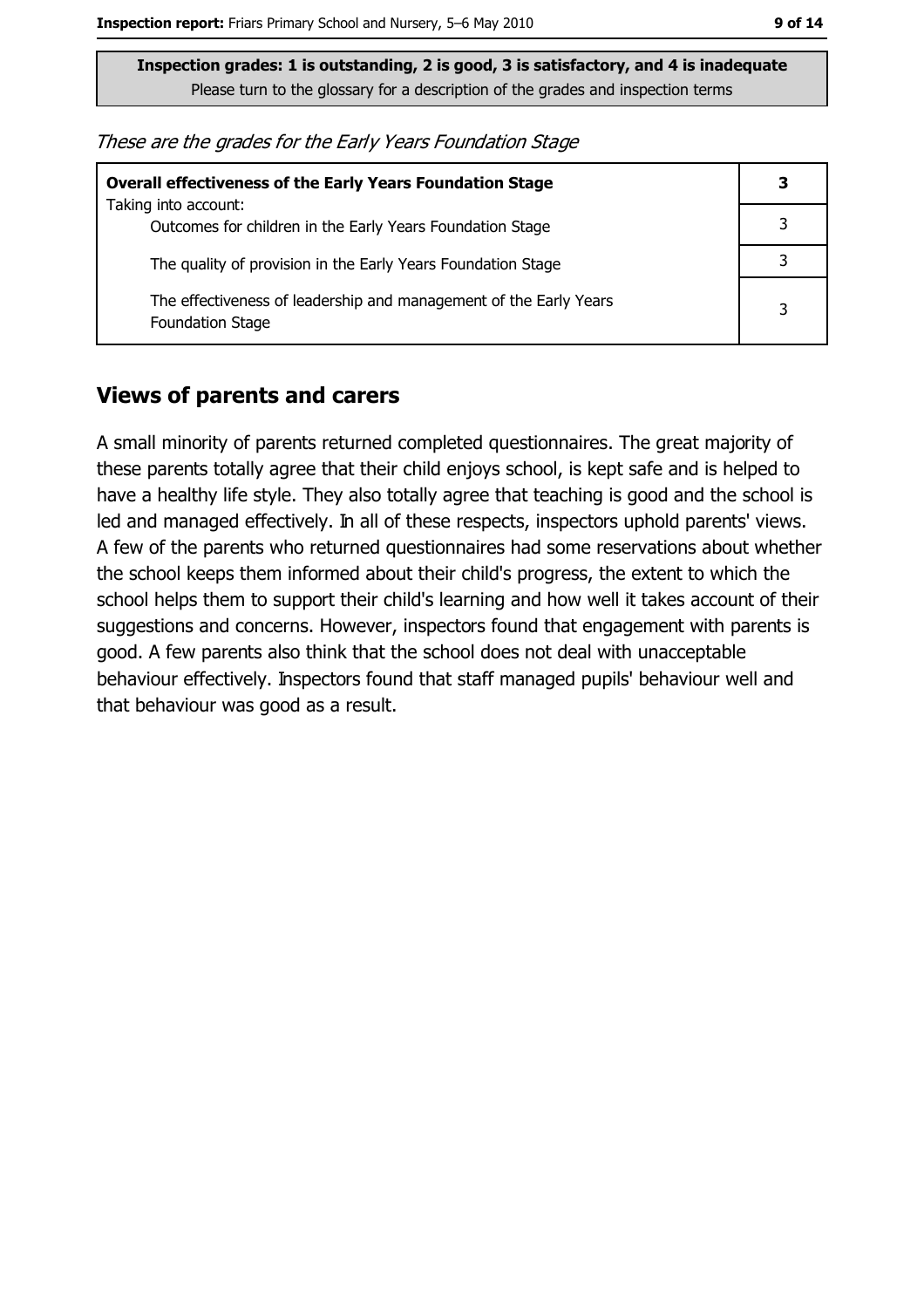## Responses from parents and carers to Ofsted's questionnaire

Ofsted invited all the registered parents and carers of pupils registered at Friars Primary School and Nursery to complete a questionnaire about their views of the school.

In the questionnaire, parents and carers were asked to record how strongly they agreed with 13 statements about the school. The inspection team received 101 completed questionnaires by the end of the on-site inspection. In total, there are 437 pupils registered at the school.

| <b>Statements</b>                                                                                                                                                                                                                                       | <b>Agree</b> | <b>Strongly</b> | <b>Strongly</b><br><b>Disagree</b><br><b>Agree</b><br>disagree |               |              |               |                |                |
|---------------------------------------------------------------------------------------------------------------------------------------------------------------------------------------------------------------------------------------------------------|--------------|-----------------|----------------------------------------------------------------|---------------|--------------|---------------|----------------|----------------|
|                                                                                                                                                                                                                                                         | <b>Total</b> | $\frac{1}{2}$   | <b>Total</b>                                                   | $\frac{0}{0}$ | <b>Total</b> | $\frac{1}{2}$ | <b>Total</b>   | $\frac{1}{2}$  |
| My child enjoys school                                                                                                                                                                                                                                  | 45           | 45              | 50                                                             | 50            | 1            | $\mathbf{1}$  | $\Omega$       | 0              |
| The school keeps my child<br>safe                                                                                                                                                                                                                       | 45           | 45              | 49                                                             | 49            | 5            | 5             | $\overline{2}$ | $\overline{2}$ |
| The school informs me<br>about my child's progress                                                                                                                                                                                                      | 30           | 30              | 54                                                             | 53            | 12           | 12            | 5              | 5              |
| My child is making enough<br>progress at this school                                                                                                                                                                                                    | 30           | 30              | 58                                                             | 57            | 9            | 9             | 3              | 3              |
| The teaching is good at this<br>school                                                                                                                                                                                                                  | 38           | 38              | 56                                                             | 55            | 5            | 5             | $\overline{2}$ | $\overline{2}$ |
| The school helps me to<br>support my child's learning                                                                                                                                                                                                   | 35           | 35              | 49                                                             | 49            | 15           | 15            | $\overline{2}$ | $\overline{2}$ |
| The school helps my child to<br>have a healthy lifestyle                                                                                                                                                                                                | 31           | 31              | 62                                                             | 61            | 6            | 6             | $\overline{2}$ | $\overline{2}$ |
| The school makes sure that<br>my child is well prepared for<br>the future (for example<br>changing year group,<br>changing school, and for<br>children who are finishing<br>school, entering further or<br>higher education, or<br>entering employment) | 27           | 27              | 54                                                             | 53            | 8            | 8             | $\overline{2}$ | $\overline{2}$ |
| The school meets my child's<br>particular needs                                                                                                                                                                                                         | 27           | 27              | 63                                                             | 62            | 5            | 5             | 4              | 4              |
| The school deals effectively<br>with unacceptable behaviour                                                                                                                                                                                             | 23           | 23              | 53                                                             | 52            | 16           | 16            | 8              | 8              |
| The school takes account of<br>my suggestions and<br>concerns                                                                                                                                                                                           | 23           | 23              | 55                                                             | 54            | 14           | 14            | $\overline{7}$ | $\overline{7}$ |
| The school is led and<br>managed effectively                                                                                                                                                                                                            | 31           | 31              | 60                                                             | 59            | 6            | 6             | 3              | 3              |
| Overall, I am happy with my<br>child's experience at this<br>school                                                                                                                                                                                     | 39           | 39              | 49                                                             | 49            | 10           | 10            | $\overline{2}$ | $\overline{2}$ |

The table above summarises the responses that parents and carers made to each statement. The percentages indicate the proportion of parents and carers giving that response out of the total number of completed questionnaires. Where one or more parents and carers chose not to answer a particular question, the percentages will not add up to 100%.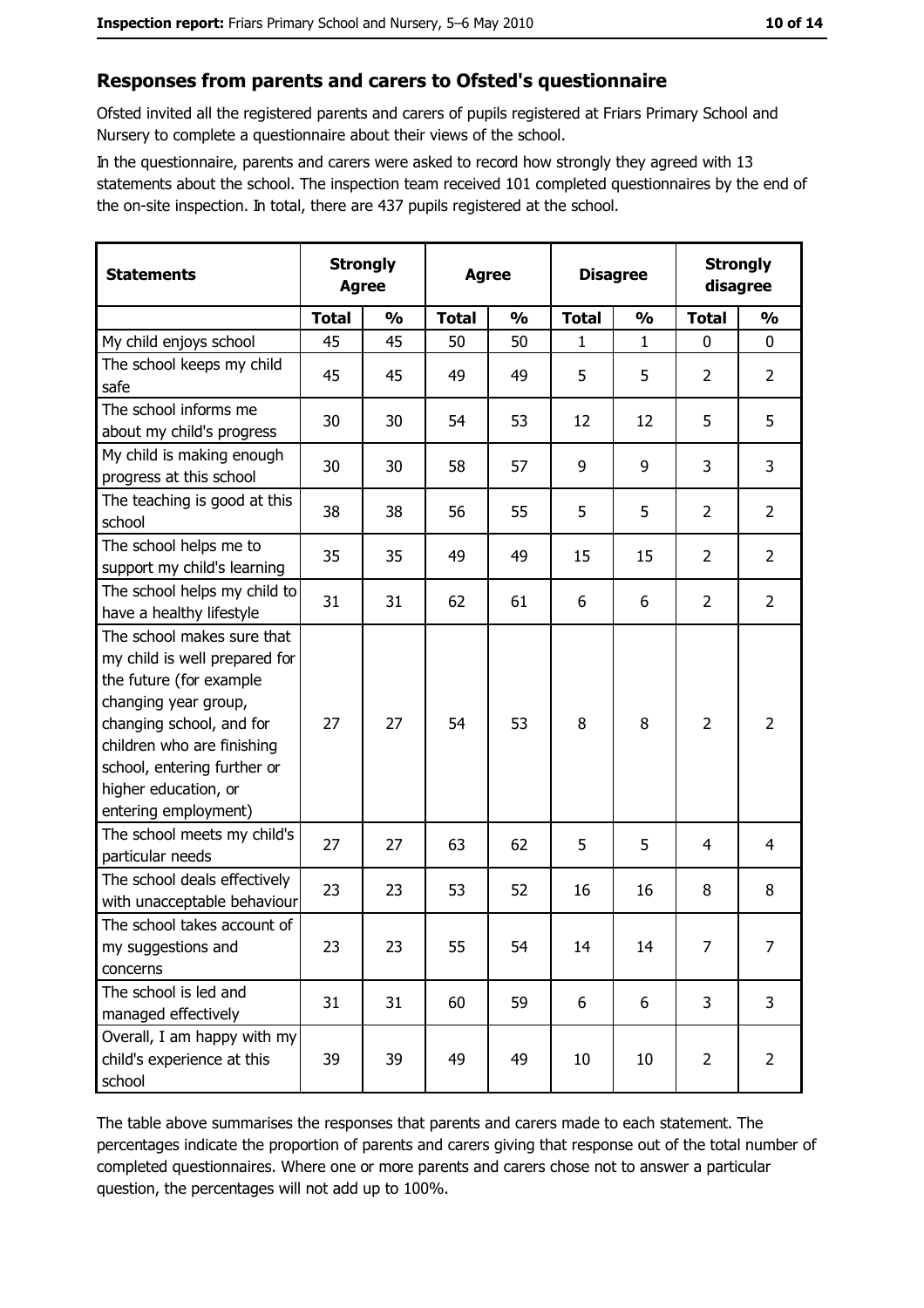# **Glossary**

| Grade   | <b>Judgement</b>  | <b>Description</b>                                                                                                                                                                                                               |
|---------|-------------------|----------------------------------------------------------------------------------------------------------------------------------------------------------------------------------------------------------------------------------|
| Grade 1 | Outstanding       | These features are highly effective. An oustanding<br>school provides exceptionally well for its pupils' needs.                                                                                                                  |
| Grade 2 | Good              | These are very positive features of a school. A school<br>that is good is serving its pupils well.                                                                                                                               |
| Grade 3 | Satisfactory      | These features are of reasonable quality. A satisfactory<br>school is providing adequately for its pupils.                                                                                                                       |
| Grade 4 | <b>Inadequate</b> | These features are not of an acceptable standard. An<br>inadequate school needs to make significant<br>improvement in order to meet the needs of its pupils.<br>Ofsted inspectors will make further visits until it<br>improves. |

# What inspection judgements mean

## **Overall effectiveness of schools**

|                       | Overall effectiveness judgement (percentage of<br>schools) |      |                     |                   |  |  |
|-----------------------|------------------------------------------------------------|------|---------------------|-------------------|--|--|
| <b>Type of school</b> | <b>Outstanding</b>                                         | Good | <b>Satisfactory</b> | <b>Inadequate</b> |  |  |
| Nursery schools       | 51                                                         | 45   | 0                   | 4                 |  |  |
| Primary schools       | 6                                                          | 41   | 42                  | 10                |  |  |
| Secondary schools     | 8                                                          | 34   | 44                  | 14                |  |  |
| Sixth forms           | 10                                                         | 37   | 50                  | 3                 |  |  |
| Special schools       | 32                                                         | 38   | 25                  | 5                 |  |  |
| Pupil referral units  | 12                                                         | 43   | 31                  | 14                |  |  |
| All schools           | 9                                                          | 40   | 40                  | 10                |  |  |

New school inspection arrangements were introduced on 1 September 2009. This means that inspectors now make some additional judgements that were not made previously.

The data in the table above is for the period 1 September to 31 December 2009 and is the most recently published data available (see www.ofsted.gov.uk). Please note that the sample of schools inspected during the autumn term 2009 was not representative of all schools nationally, as weaker schools are inspected more frequently than good or outstanding schools.

Percentages are rounded and do not always add exactly to 100. Secondary school figures include those that have sixth forms, and sixth form figures include only the data specifically for sixth form inspection judgements.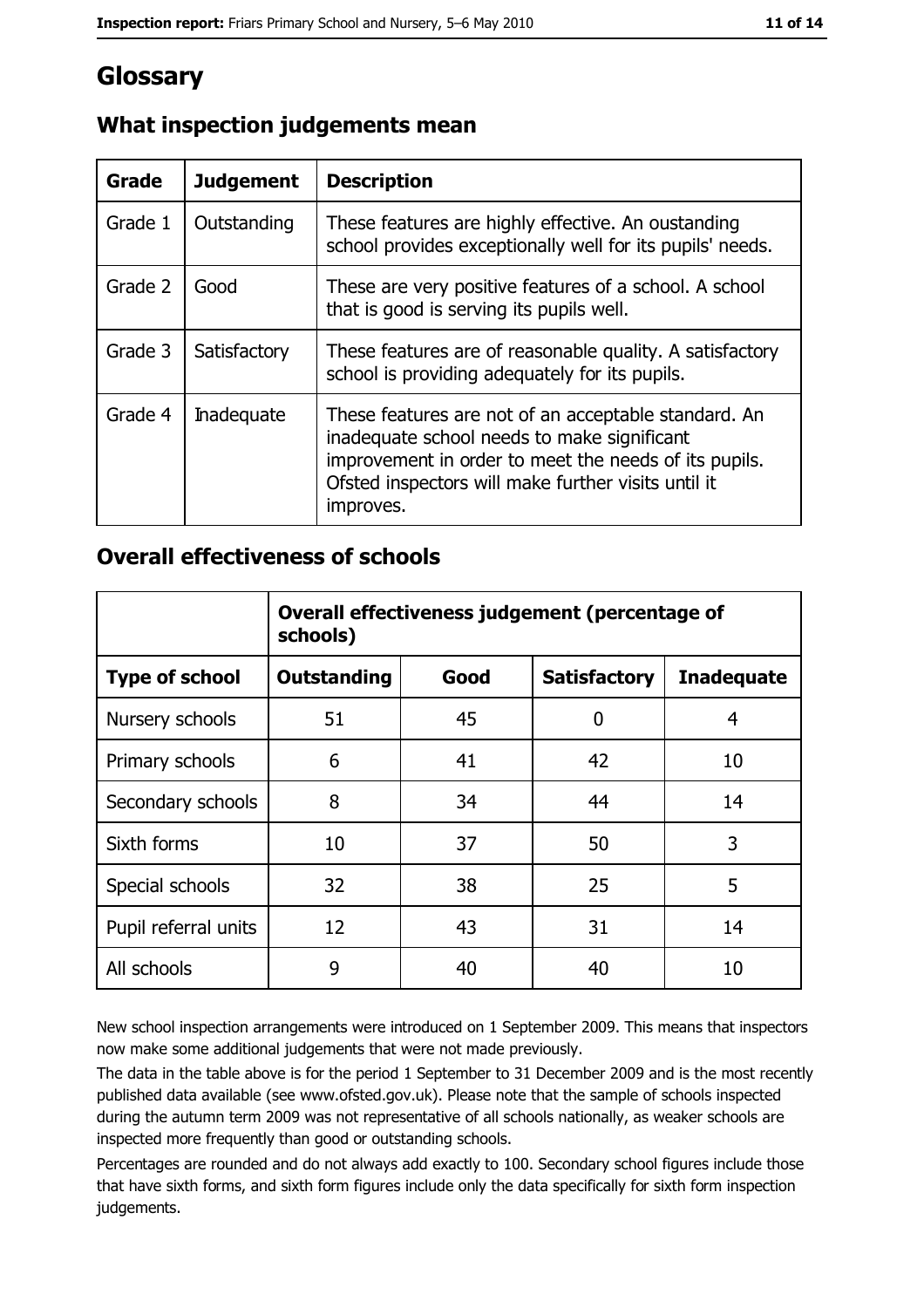# **Common terminology used by inspectors**

| Achievement:                  | the progress and success of a pupil in<br>their learning, development or training.                                                                                                                                                                                                                           |
|-------------------------------|--------------------------------------------------------------------------------------------------------------------------------------------------------------------------------------------------------------------------------------------------------------------------------------------------------------|
| Attainment:                   | the standard of the pupils' work shown by<br>test and examination results and in<br>lessons.                                                                                                                                                                                                                 |
| Capacity to improve:          | the proven ability of the school to<br>continue improving. Inspectors base this<br>judgement on what the school has<br>accomplished so far and on the quality of<br>its systems to maintain improvement.                                                                                                     |
| Leadership and management:    | the contribution of all the staff with<br>responsibilities, not just the headteacher,<br>to identifying priorities, directing and<br>motivating staff and running the school.                                                                                                                                |
| Learning:                     | how well pupils acquire knowledge,<br>develop their understanding, learn and<br>practise skills and are developing their<br>competence as learners.                                                                                                                                                          |
| <b>Overall effectiveness:</b> | inspectors form a judgement on a school's<br>overall effectiveness based on the findings<br>from their inspection of the school. The<br>following judgements, in particular,<br>influence what the overall effectiveness<br>judgement will be.                                                               |
|                               | The school's capacity for sustained<br>improvement.<br>Outcomes for individuals and groups<br>of pupils.<br>The quality of teaching.<br>The extent to which the curriculum<br>meets pupil's needs, including where<br>relevant, through partnerships.<br>The effectiveness of care, guidance<br>and support. |
| Progress:                     | the rate at which pupils are learning in<br>lessons and over longer periods of time. It<br>is often measured by comparing the<br>pupils' attainment at the end of a key<br>stage with their attainment when they<br>started.                                                                                 |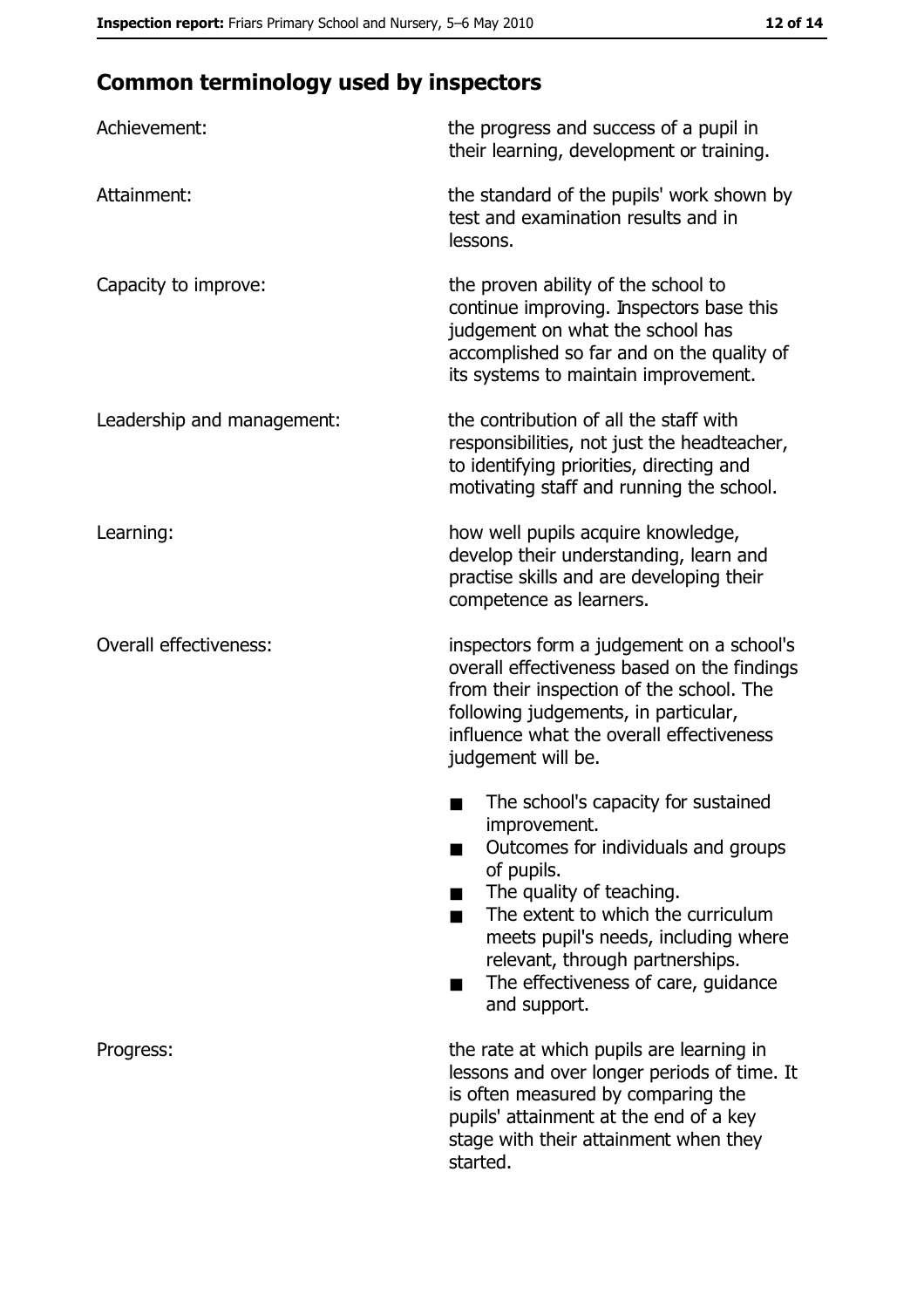This letter is provided for the school, parents and carers to share with their children. It describes Ofsted's main findings from the inspection of their school.



#### 7 May 2010

Dear Pupils

Inspection of Friars Primary School and Nursery, Shoeburyness, SS3 9XX

Thank you for your warm welcome and help during our visit to your school recently. Thanks also to the group of pupils who met with an inspector to share their views of school.

As a result of our inspection, inspectors decided that your school is satisfactory in providing you with an education. It is effective in several ways:

- the extent to which you feel safe, adopt a healthy lifestyle and contribute in school  $\blacksquare$ and beyond is good
- the effectiveness of the care, guidance and support you receive from school is  $\blacksquare$ outstanding
- you are making steady progress, and sometimes good progress, in lessons and the  $\blacksquare$ standard of your work is rising
- the headteacher has made many essential improvements to the school and all the  $\blacksquare$ staff are working hard to make these succeed
- the work and activities planned for you are good because they are made enjoyable.  $\blacksquare$ interesting and relevant to your needs.

Your school could be more effective in these ways:

- in helping some pupils learn to work more effectively together in small groups
- improving the opportunities for children in Reception to develop their  $\blacksquare$ communication, language and literacy, as well as their calculation skills.

Inspectors found that you work hard and behave well and you should continue to do so. I wish you all the best for the future.

Yours sincerely

Alan Lemon

Lead inspector